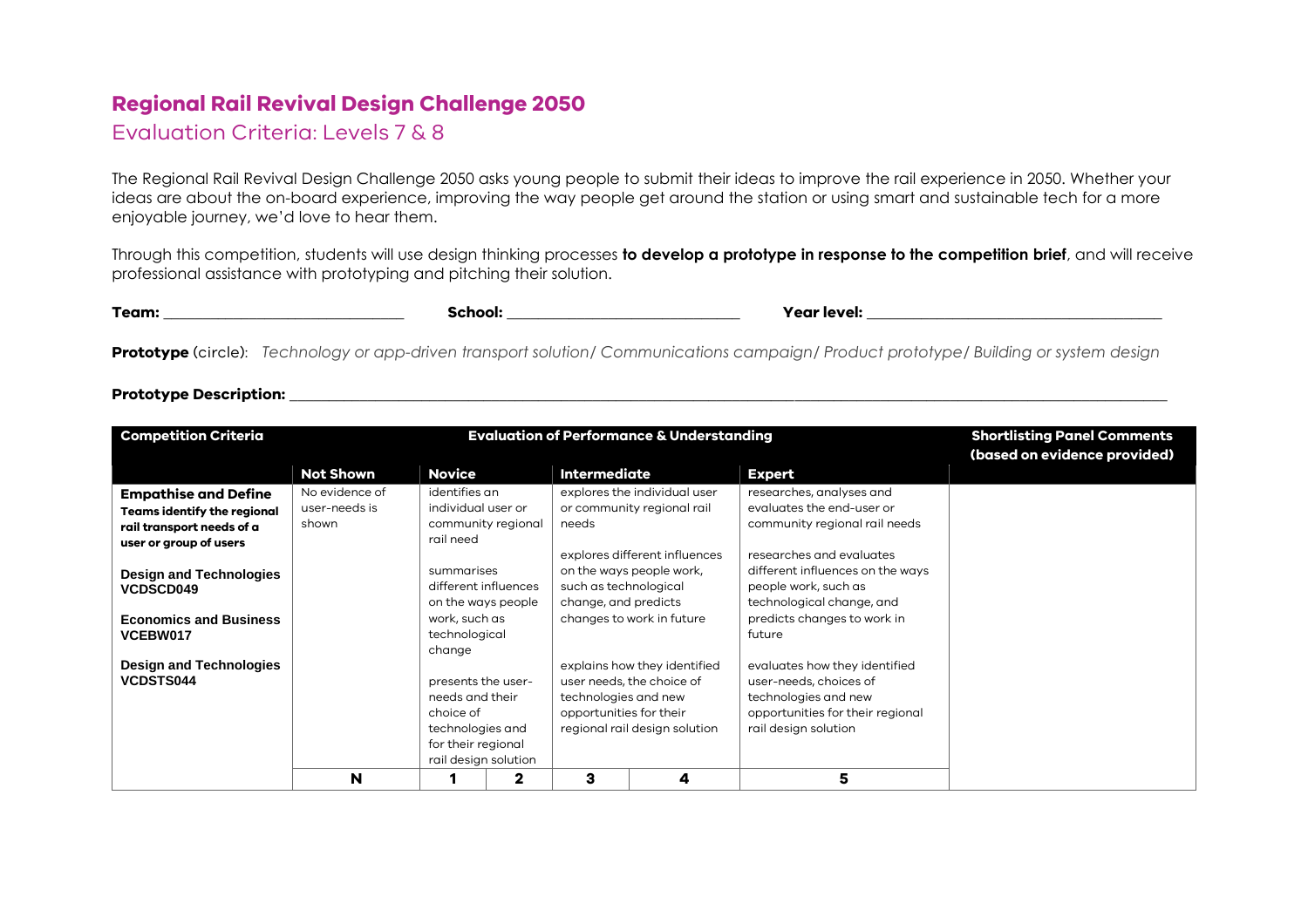| <b>Competition Criteria</b>                                                                                               |                                          |                                                                                           |              | <b>Evaluation of Performance &amp; Understanding</b> | <b>Shortlisting Panel Comments</b><br>(based on evidence provided)                         |                                                                                                                                                                       |  |
|---------------------------------------------------------------------------------------------------------------------------|------------------------------------------|-------------------------------------------------------------------------------------------|--------------|------------------------------------------------------|--------------------------------------------------------------------------------------------|-----------------------------------------------------------------------------------------------------------------------------------------------------------------------|--|
|                                                                                                                           | <b>Not Shown</b>                         | <b>Novice</b>                                                                             |              | <b>Intermediate</b>                                  |                                                                                            | <b>Expert</b>                                                                                                                                                         |  |
| <b>Ideate</b><br>Teams develop a range of<br>regional rail transport ideas<br>that would meet the needs<br>of their users | No evidence of<br>ideation was<br>shown. | lists a few ideas<br>that meet some<br>user needs using<br>creative thinking<br>processes |              | meet the needs of users<br>most suitable ideas       | generates several ideas that<br>utilizing creative thinking<br>processes, then selects the | generates an extensive range of<br>ideas that meet user needs using<br>creative thinking processes and<br>uses critical thinking to select the<br>most suitable ideas |  |
| Design and Technologies<br><b>VCDSCD050</b><br><b>Critical and Creative</b><br><b>Thinking</b><br>VCCCTQ034               |                                          | identifies or<br>researches other<br>possible designs                                     |              | acquires data through<br>designs                     | research to improve the<br>design or modifies existing                                     | synthesises data from a range of<br>researched sources to improve<br>the design or modifies forms in<br>nature to solve a problem or<br>create new designs            |  |
|                                                                                                                           | N                                        |                                                                                           | $\mathbf{2}$ | з                                                    | 4                                                                                          | 5                                                                                                                                                                     |  |

| <b>Competition Criteria</b>                                                        |                           |                                                                                  | <b>Evaluation of Performance &amp; Understanding</b> | <b>Shortlisting Panel Comments</b><br>(based on evidence provided) |                                                                                    |                                                                                                                                                             |  |
|------------------------------------------------------------------------------------|---------------------------|----------------------------------------------------------------------------------|------------------------------------------------------|--------------------------------------------------------------------|------------------------------------------------------------------------------------|-------------------------------------------------------------------------------------------------------------------------------------------------------------|--|
|                                                                                    | <b>Not Shown</b>          | <b>Novice</b>                                                                    |                                                      | <b>Intermediate</b>                                                |                                                                                    | <b>Expert</b>                                                                                                                                               |  |
| Prototype<br>Teams create a prototype<br>of their regional rail design<br>solution | No prototype was<br>shown | safely manipulates<br>technologies and<br>materials to<br>produce a<br>prototype |                                                      | quality prototype                                                  | safely and independently<br>manipulates technologies<br>and materials to produce a | safely, independently and<br>innovatively manipulates<br>technologies and materials to<br>produce a high-quality prototype<br>and considers alternatives to |  |
| <b>Design and Technologies</b><br><b>VCDSCD051</b><br><b>Science</b>               |                           | considers how                                                                    | research could help                                  |                                                                    | effectively researches using<br>the internet, observations,                        | reduce waste or time<br>develops strategies and techniques<br>for effective research such as using                                                          |  |
| VCSIS108                                                                           |                           | them build their<br>prototype                                                    |                                                      | to help build their<br>prototype                                   | simulations or experiments                                                         | the internet, observations,<br>simulations or experiments to help<br>build their prototype and evaluates<br>their strengths and limitations                 |  |
|                                                                                    | N                         |                                                                                  | $\mathbf{2}$                                         | 3                                                                  | 4                                                                                  | 5                                                                                                                                                           |  |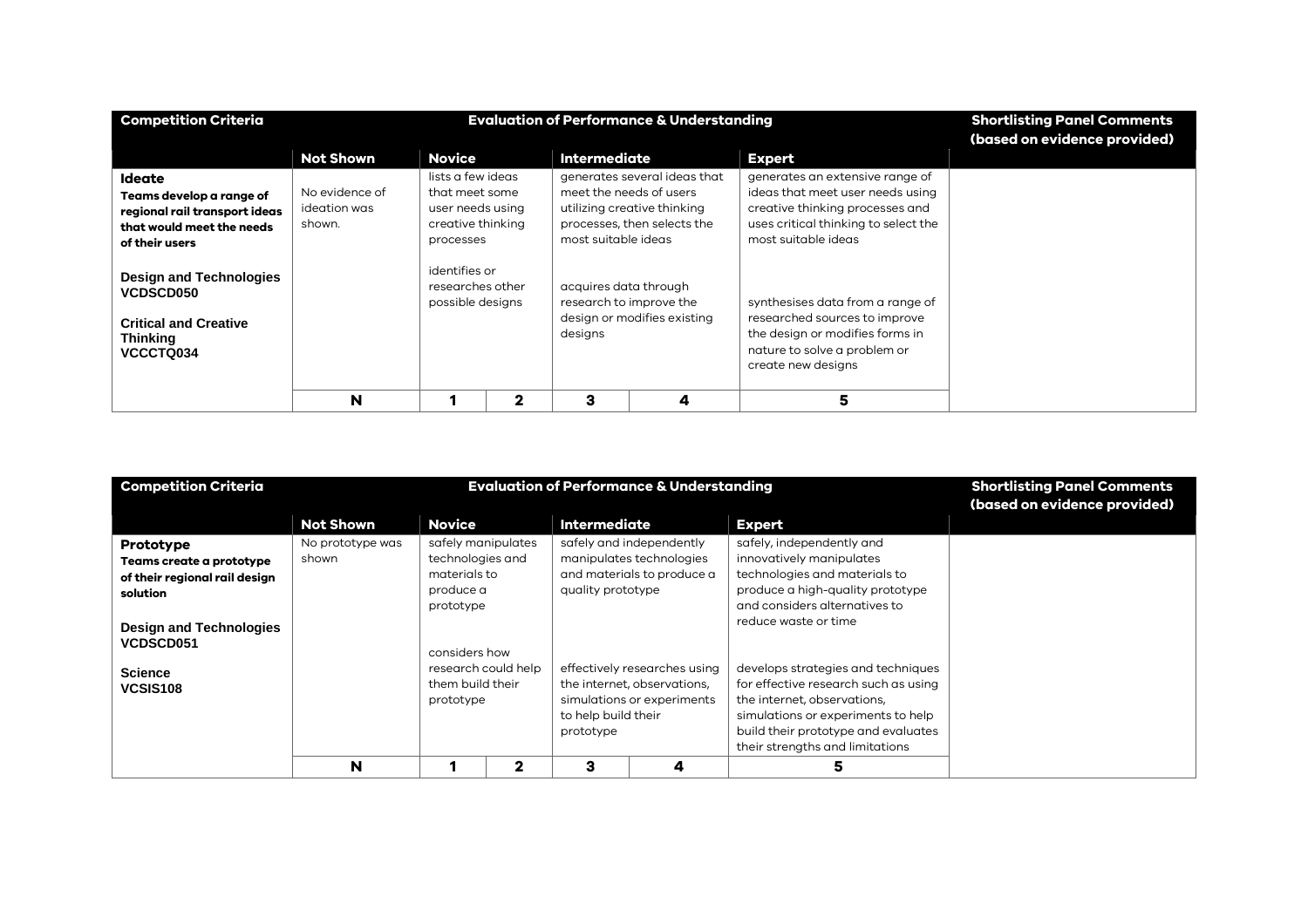| <b>Competition Criteria</b>    |                    | <b>Evaluation of Performance &amp; Understanding</b> | <b>Shortlisting Panel Comments</b><br>(based on evidence provided) |                         |                            |                                                                        |  |
|--------------------------------|--------------------|------------------------------------------------------|--------------------------------------------------------------------|-------------------------|----------------------------|------------------------------------------------------------------------|--|
|                                | <b>Not Shown</b>   | <b>Novice</b>                                        |                                                                    | <b>Intermediate</b>     |                            | <b>Expert</b>                                                          |  |
| Communicate                    | No pitch video was | presents a pitch                                     |                                                                    | presents a pitch video  |                            | presents a pitch video that                                            |  |
| Teams create a video pitch     | submitted          | video utilising a                                    |                                                                    |                         | utilising one or two media | creatively utilises multiple                                           |  |
| to promote their regional      |                    | media feature to                                     |                                                                    | features to convey      |                            | production and editing features                                        |  |
| rail design solution           |                    | enhance the pitch                                    |                                                                    |                         | meaning and enhance the    | such as camera angle, framing,                                         |  |
|                                |                    | presentation                                         |                                                                    | pitch presentation      |                            | colour filters, text and sound to                                      |  |
| <b>Media Arts</b>              |                    |                                                      |                                                                    |                         |                            | effectively convey meaning and                                         |  |
| <b>VCAMAM036</b>               |                    |                                                      |                                                                    |                         |                            | enhance the pitch presentation                                         |  |
|                                |                    | the video presents                                   |                                                                    |                         |                            |                                                                        |  |
| <b>Design and Technologies</b> |                    | the success of their                                 |                                                                    | the video explains the  |                            | the video evaluates the success of                                     |  |
| <b>VCDSCD052</b>               |                    |                                                      | designed solution in                                               |                         | success of their designed  | their designed solution in meeting                                     |  |
|                                |                    | meeting the user's                                   |                                                                    | solution in meeting the |                            | the user's needs and how changes                                       |  |
|                                |                    | needs                                                |                                                                    | which could be made     | user's needs and changes   | were made to improve their design<br>through testing and iteration, as |  |
|                                |                    |                                                      |                                                                    | through iteration       |                            | well as future changes to be made                                      |  |
|                                |                    |                                                      |                                                                    |                         |                            |                                                                        |  |
|                                | N                  |                                                      | 2                                                                  | з                       | 4                          | 5                                                                      |  |

| <b>Competition Criteria</b>                                     |                  |                                                                                                                     | <b>Evaluation of Performance &amp; Understanding</b> | <b>Shortlisting Panel Comments</b><br>(based on evidence provided)                    |                                                                              |                                                                                                                                                   |  |
|-----------------------------------------------------------------|------------------|---------------------------------------------------------------------------------------------------------------------|------------------------------------------------------|---------------------------------------------------------------------------------------|------------------------------------------------------------------------------|---------------------------------------------------------------------------------------------------------------------------------------------------|--|
|                                                                 | <b>Not Shown</b> | <b>Novice</b>                                                                                                       |                                                      | Intermediate                                                                          |                                                                              | <b>Expert</b>                                                                                                                                     |  |
| <b>Reflect</b>                                                  | No project       | outlines methods                                                                                                    |                                                      |                                                                                       | describes the effectiveness                                                  | evaluates the effectiveness of                                                                                                                    |  |
| <b>Teams reflect and evaluate</b>                               | reflection was   | used to solve the                                                                                                   |                                                      |                                                                                       | of methods used to solve                                                     | methods used to solve the user                                                                                                                    |  |
| on the processes used to                                        | submitted        | user problem and                                                                                                    |                                                      | the user problem and                                                                  |                                                                              | problem with evidence such as test                                                                                                                |  |
| develop their design and the                                    |                  | notes that                                                                                                          |                                                      | explores different                                                                    |                                                                              | data and investigates different                                                                                                                   |  |
| effectiveness of teamwork                                       |                  | improvements                                                                                                        |                                                      |                                                                                       | improvements to be made                                                      | improvements to be made                                                                                                                           |  |
| and project management                                          |                  | could be made                                                                                                       |                                                      |                                                                                       |                                                                              |                                                                                                                                                   |  |
| <b>Science</b><br>VCSIS112<br>Digital technologies<br>VCDTDI039 |                  | description of<br>teamwork and<br>evidence that they<br>followed<br>instructions for<br>collaborative group<br>work |                                                      | evidence of effective<br>teamwork and project<br>and sequences for<br>with assistance | management processes<br>which followed timelines<br>completing tasks on time | evidence of excellent teamwork<br>and independent project<br>management which followed<br>timelines and sequences for<br>completing tasks on time |  |
|                                                                 | N                |                                                                                                                     | $\mathbf 2$                                          | з                                                                                     | 4                                                                            | 5                                                                                                                                                 |  |